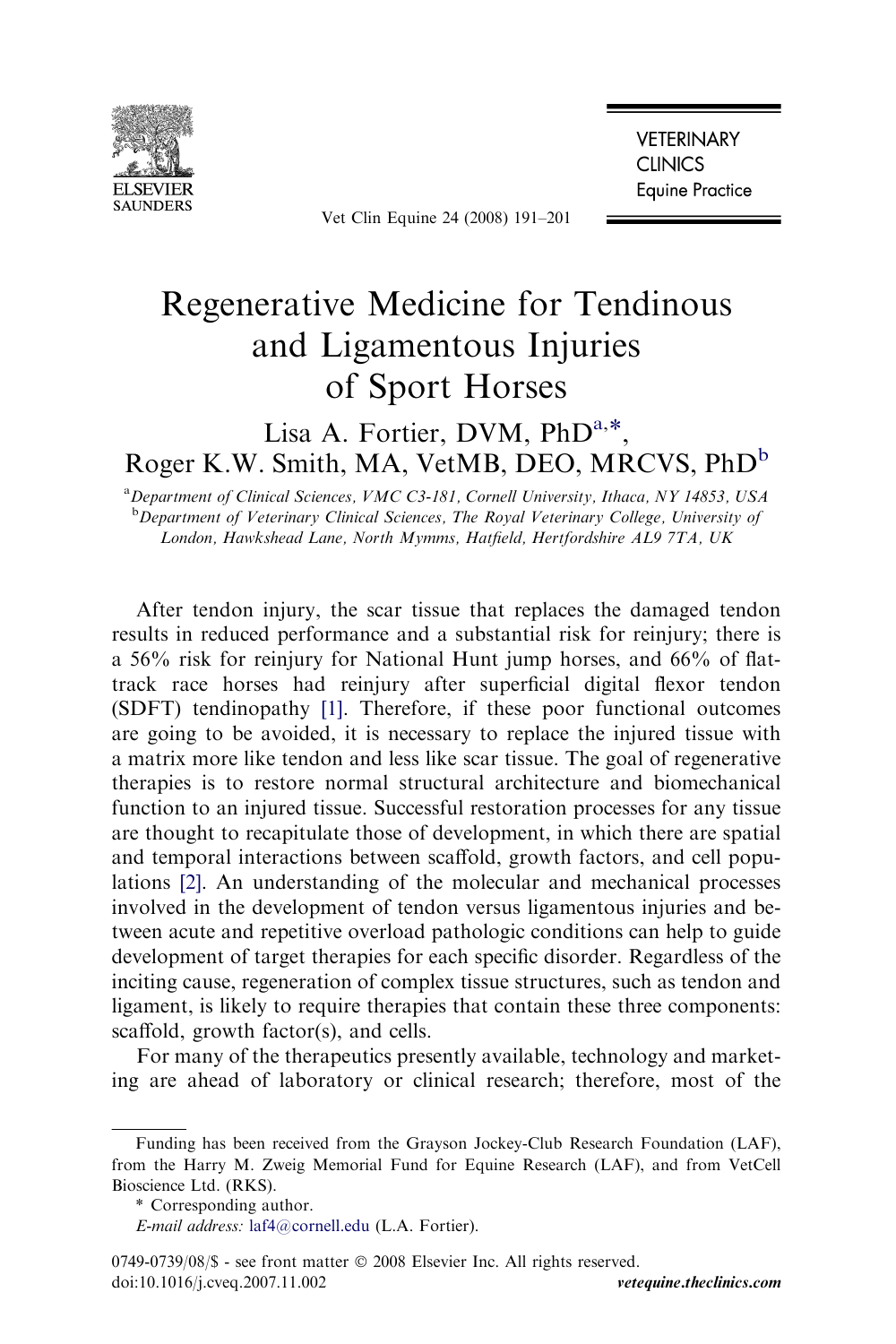products that are commonly used have not been fully evaluated for safety or efficacy in tendons or ligaments. Although some short-term safety trials have been performed, stem cell–treated cases have now been followed for up to 5 years without evidence of adverse effects, such as tumor growth. Ideally, the efficacy of products should be evaluated based on the outcome of prospective, blind, and controlled clinical trials, although, practically, these are exceedingly difficult to execute in performance horse populations. At a minimum, results should be compared with carefully selected historical case-matched controls that reflect the treated cases for retrospective analyses. Regardless of the modality chosen to attempt tendon or ligament regeneration, a commonality in all treatments includes serial ultrasonographic monitoring of linear and cross-sectional fiber pattern and a graded increasing exercise program.

# Scaffold-based therapies

Urinary bladder matrix (UBM; a product of ACell Inc., Columbia, Maryland) scaffolds are derived from the urinary bladder of pigs. Mechanical and chemical processing is used to isolate the basement membrane and tunica propria layers, which are further processed into sheets or powder. Application of UBM is thought to provide an inductive scaffold for tissue replacement by the host and to stimulate neovascularization in the site of injury, although this has not been investigated or proved. For injection into tendons or ligaments, UBM powder is reconstituted in saline (0.03– 0.04 g/mL) and injected under ultrasonographic guidance into the lesion. When the product is purchased, the company provides details on application and postinjection protocols. To minimize postinjection swelling, the injected limb is iced and flunixin meglumine is administered to horses. Additional critical factors that are believed to be related to postinjection swelling including ''overfilling'' of defects based on ultrasonographic appearance and injection during the acute inflammatory phase at 7 to 10 days after injury. Presently, there are no specified differences in treatment protocol for tendon as compared with ligament treatment with UBM. In the United States, several hundred horses (primarily sport horses) with tendonitis and suspensory ligament desmitis have been treated with UBM. Preliminary reports suggest that UBM treatment is successful in returning approximately 85% of horses to soundness at the original level of performance [\[3\].](#page-9-0) This outcome measure has some relevance to suspensory ligament desmitis; however, because long-term lameness is not a feature of superficial digital flexor tendonitis, this does not provide a reliable outcome measure for this disease.

### Growth factor–enhanced regeneration

Many medical treatments for equine tendonitis/desmitis have centered on delivery of a single or multiple growth factors to the site of injury. Growth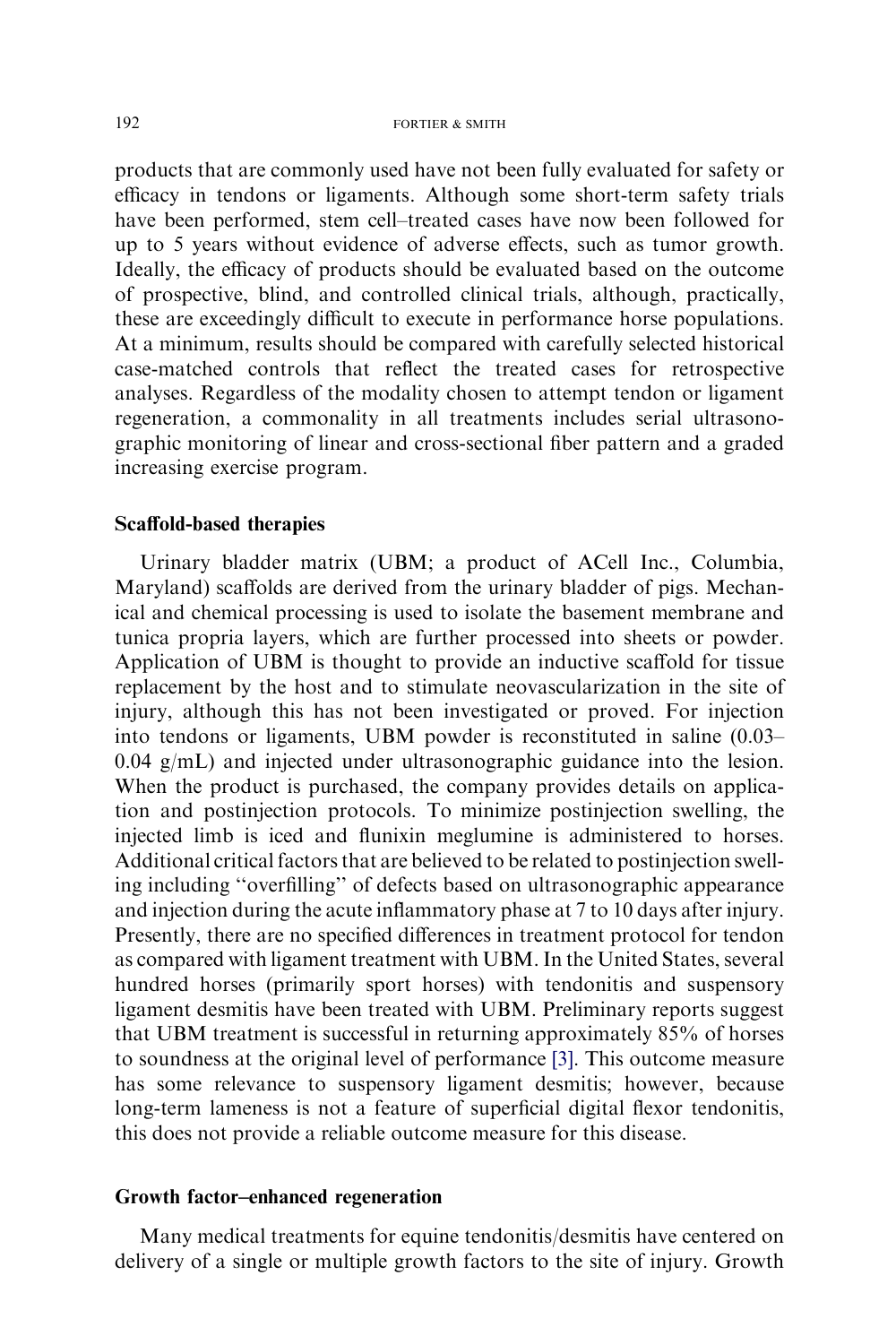factors are protein-signaling molecules that regulate cellular metabolism. They enhance tendon and ligament healing by stimulating cell proliferation, increasing extracellular matrix synthesis, and promoting vascular ingrowth. In addition to their anabolic effects, growth factors downregulate catabolic matrix-degrading cytokines, such as interleukins and matrix metalloproteinases [\[4–9\]](#page-9-0).

The growth factors most widely studied in tendon and ligament healing include insulin-like growth factor-I (IGF-I), platelet-derived growth factor (PDGF), bone morphogenetic protein-12 (BMP-12), transforming growth factor-b (TGFb), vascular endothelial growth factor (VEGF), growth/differentiation factor (GDF-5), and basic fibroblast growth factor (bFGF) [\[4–9\]](#page-9-0). Growth factors are available as recombinant purified proteins or within a less defined slurry of bone marrow (BM) aspirate or platelet-rich plasma (PRP). Clinical delivery of growth factor(s) to a tendon or ligament is by means of a series of intralesional injections; gene therapy techniques to deliver more sustained levels of IGF-I are being investigated in equine models of SDFT tendonitis [\[10\].](#page-9-0) There are a plethora of in vitro and in vivo animal studies demonstrating the advantages of using growth factors for enhanced healing of tendonitis/desmitis and tendon lacerations; however, despite the numerous experimental studies, there is little longterm multicenter human or equine data on clinical cases available for any of the growth factors.

# Transforming growth factor- $\beta$

The results of a prospective 3-year study examining the efficacy of TGF- $\beta$ 1 to augment healing of equine SDFT tendonitis (10 cases) and suspensory desmitis (1 case) have been reported [\[11\]](#page-9-0). In that study, all horses returned to their previous level of athletic use, but 40% injured the contralateral untreated SDFT and 60% of horses had palpably enlarged tendons in the treatment area. Because of the contralateral limb injury rate,  $TGF\beta$  is no longer used clinically, although the treatment of both limbs, which would be in keeping with our knowledge that many, if not all, of these strain injuries have bilateral components, may improve the outcome.

# Insulin-like growth factor-I

Intralesional administration of IGF-I has been reported to enhance return of tendon fiber pattern and improve mechanical characteristics in a collagenase-induced SDFT tendonitis model [\[8,12\].](#page-9-0) In clinical cases of SDFT tendonitis in thoroughbred race horses, IGF-I administration is preferably performed in horses that also receive tenoscopic bilateral transection of the accessory ligament of the SDFT to minimize recurrence of tendonitis [\[13\]](#page-9-0). Not all horses that received IGF-I injections were also operated on because of financial constraints. The injection protocol consists of IGF-I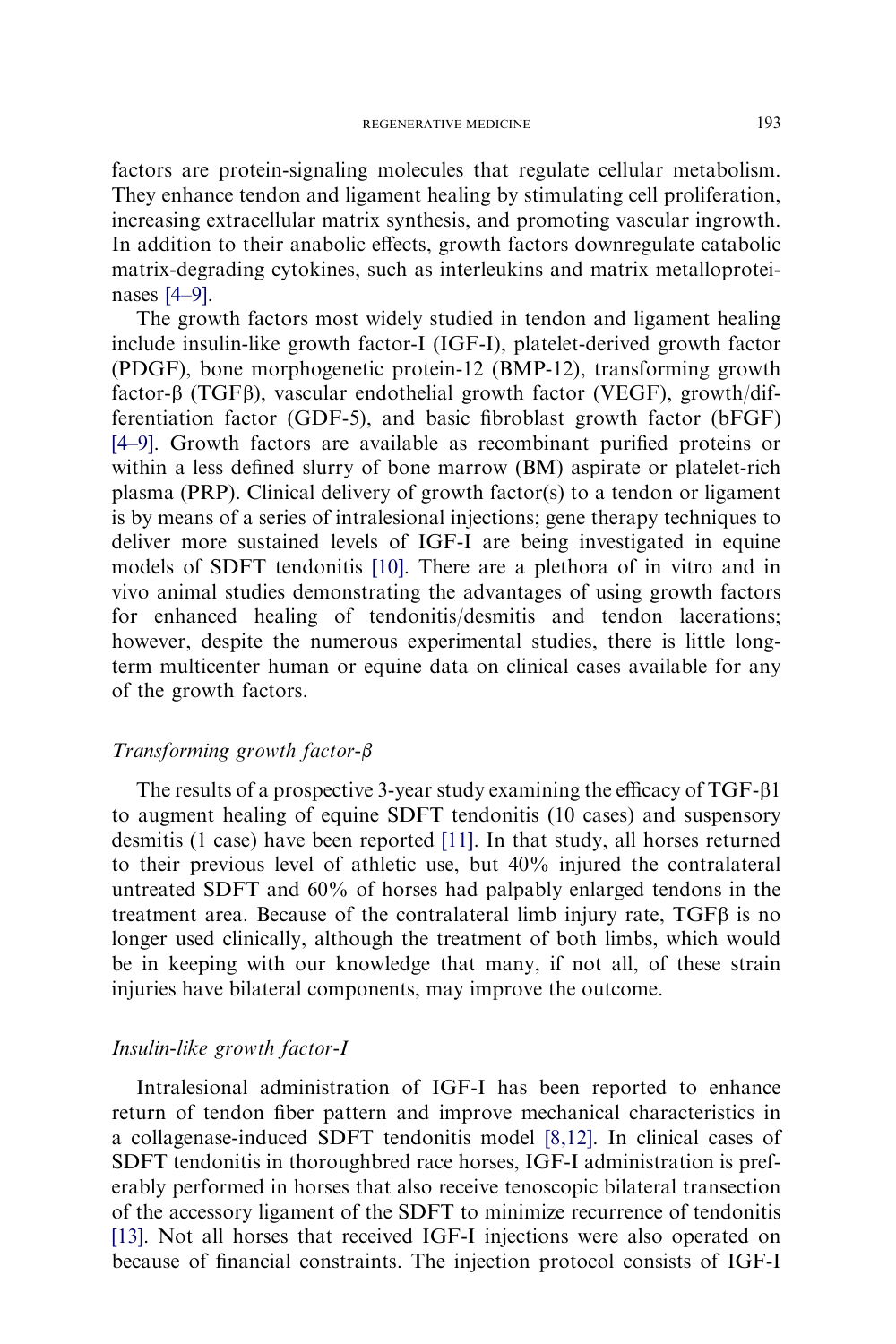(human recombinant IGF-I) at a dose of 25 to 50  $\mu$ g injected into the lesion using ultrasound guidance on days 1, 4, 7, and 10, with surgery being performed on day 2 or 3. A retrospective study of 39 thoroughbred race horses (treated with IGF-I and desmotomy) with a follow-up duration of more than 12 months reveals that 9 (23%) have raced more than five times without further tendon or ligament injury. Of 28 horses for which the ultimate outcome is known, 13 (33%) rebowed the injected limb and 7 were retired for injuries to musculoskeletal tissues other than tendon. One horse had suspensory desmitis on the treated limb, and 2 were retired to breeding without further work [\[13\].](#page-9-0) These results are comparable to those previously reported for flat-track racehorses treated with conservative therapy only or with intralesional injections of b-aminopropionitrile (BAPTN), polysulfated glycosaminoglycan, or hyaluronan [\[1\]](#page-8-0).

# Platelet-rich plasma

PRP is blood plasma with a concentrated platelet count, generally greater than two to four times normal. PRP is generated through a simple centrifugation or filtration process of venous blood to concentrate the platelets. The role of platelets in homeostasis is well known. PRP is an attractive biologic tool to enhance tendon and ligament regeneration, however, because platelets are also a natural reservoir of a pool of growth factors, including PDGF, TGFB, and VEGF, all of which have been shown in vitro and in in vivo animal models to enhance tendon regeneration [\[4–9\]](#page-9-0). Platelet degranulation is thought to release the growth factors and other substances that promote tissue repair and influence the reactivity of vascular and other blood cells in angiogenesis and inflammation. The advantages of using PRP include ease of use, administration of autologous peptides, and delivery of a combination of growth factors. In addition, PRP clots after injection through exposure of platelet to the basement membrane of cells in damaged tissue, resulting in the formation of a fibrin scaffold to allow for cellular migration into the injury and as a mechanism to retain the growth factors at the site of injury. The primary disadvantage of PRP is that it lacks a cell source and delivers a mix of growth factors associated naturally with scar healing. In an explant culture system, however, tendons cultured in pure PRP showed enhanced gene expression of those matrix molecules characteristic of tendon, including cartilage oligomeric matrix protein (COMP) and an increased collagen type I/collagen type III ratio, with no concomitant increase in the catabolic molecule matrix metalloproteinase 3 or 13 [\[14\]](#page-9-0). Suspensory ligament fibroblast matrix production is also stimulated by addition of PRP but to a lesser extent than by application of BM supernatant [\[15,16\]](#page-9-0). These findings support the in vivo investigation of PRP as an autogenous patient-side treatment for tendonitis and suspensory desmitis. In the clinical arena, horses are presently being treated with PRP; however, long-term follow-up is not yet available.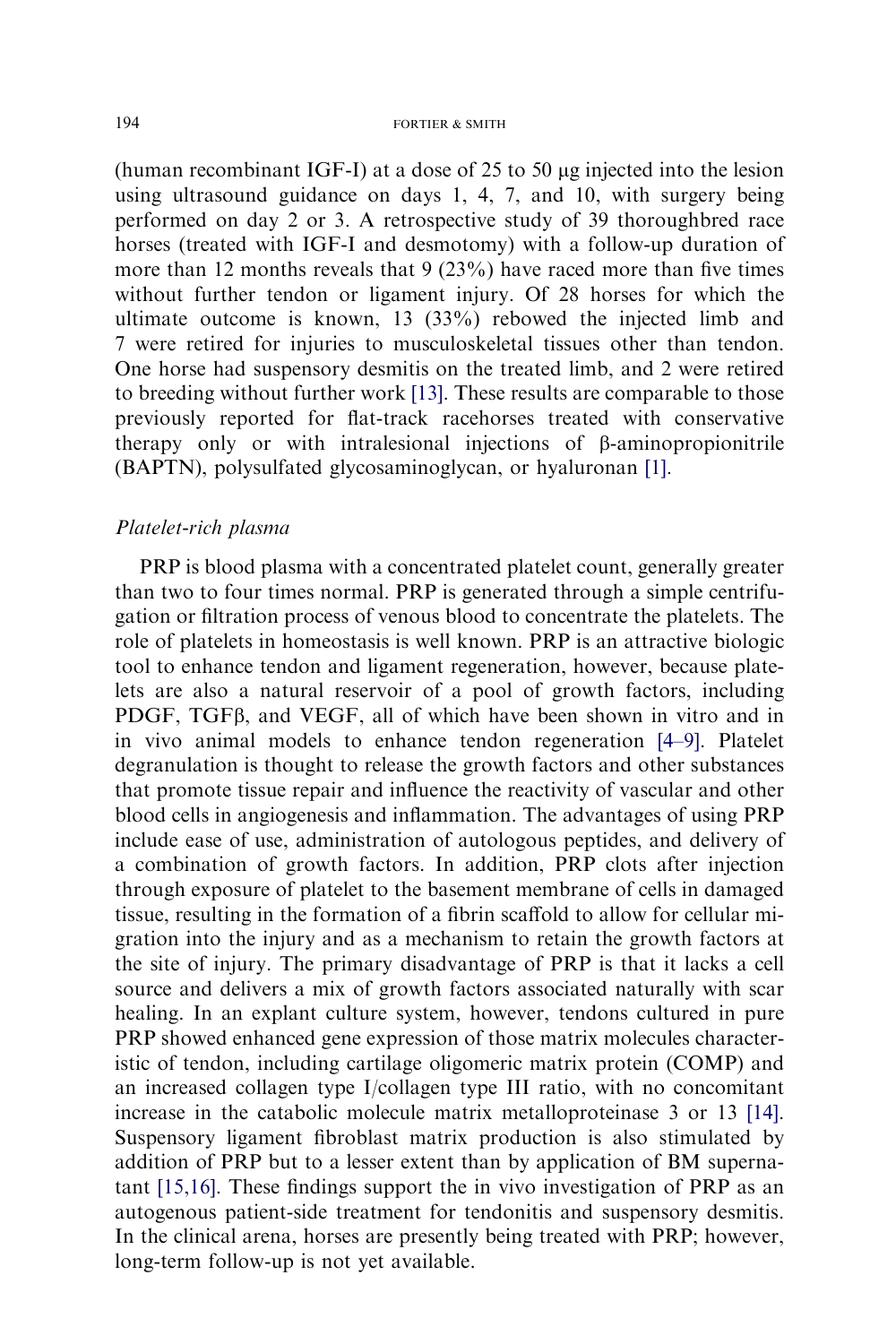#### Stem cell therapies

Although growth factors seem to enhance tendon and ligament regeneration and repair, efforts to improve healing further are currently centered on the delivery of stem cells to the site of injury. In horses, the greatest clinical interests are in the application of adipose- and BM-derived stem cells for tendon healing, and variations of both cell types are being used clinically with reported success. Arguments can be made for a stem cell source being optimal for applications in regenerative therapies, and, importantly, studies are needed to define the necessity of stem cells in such endeavors. There are more data available regarding cartilage tissue engineering, and those data support the need for the presence of cells (chondrocytes or stem cells) in a graft composite, but similar data are less abundant for tendon regenerative studies [\[17–19\].](#page-9-0)

# Mesenchymal stem cells from bone marrow aspirate

The use of BM-derived mesenchymal stem cells (MSCs) is supported by experimental studies in laboratory animals of MSC implantation in surgical lesions, which have shown favorable effects on tissue organization, composition, and mechanics of MSC-implanted tendons and ligaments over controls [\[20,21\].](#page-9-0)

There are currently three techniques available for the treatment of tendon and ligament injuries with BM-derived MSCs. One uses direct injection of the heterogeneous mixed-cell population in a BM aspirate; another uses centrifugation, similar to that used to generate PRP, with the aim of increasing the number of stem cells in each injection; and the third relies on a cultured cell population derived from BM. Each technique has its strengths and weaknesses.

In the first technique, BM aspirate is collected from the sternum (or the tuber coxae) under sedation and local anesthesia [\(Fig. 1\)](#page-5-0). The site(s) for BM injection is approximately where the center of a girth would be located on the sternum. Ultrasonography is used by some to locate the sternebrae to avoid inadvertent penetration of the intersternebral space, which could lead to negative aspiration, or introduction of the needle caudal to the sternum, which could lead to puncture of the heart. Bone penetration and aspiration are facilitated by use of a BM (Jamshidi) biopsy needle with a double-diamond stylet and interlocking T-handle ([Fig. 2](#page-5-0)), with an innerdiameter cannula (eg, 11 gauge  $\times$  100 mm). Ideally, the site of injection in the tendon is aseptically prepared for injection before performing the BM aspiration so that the BM can be injected immediately after isolation to avoid clotting. If performed efficiently, anticoagulant is not necessary, which further simplifies the direct aspiration-injection approach. Advantages of this procedure are the simplicity of the technique, ability to perform the procedure immediately at the time of diagnosis, and relatively low cost. There is some concern over the use of BM aspirate in tendons because of the potential for mineralization, but the incidence of such an event seems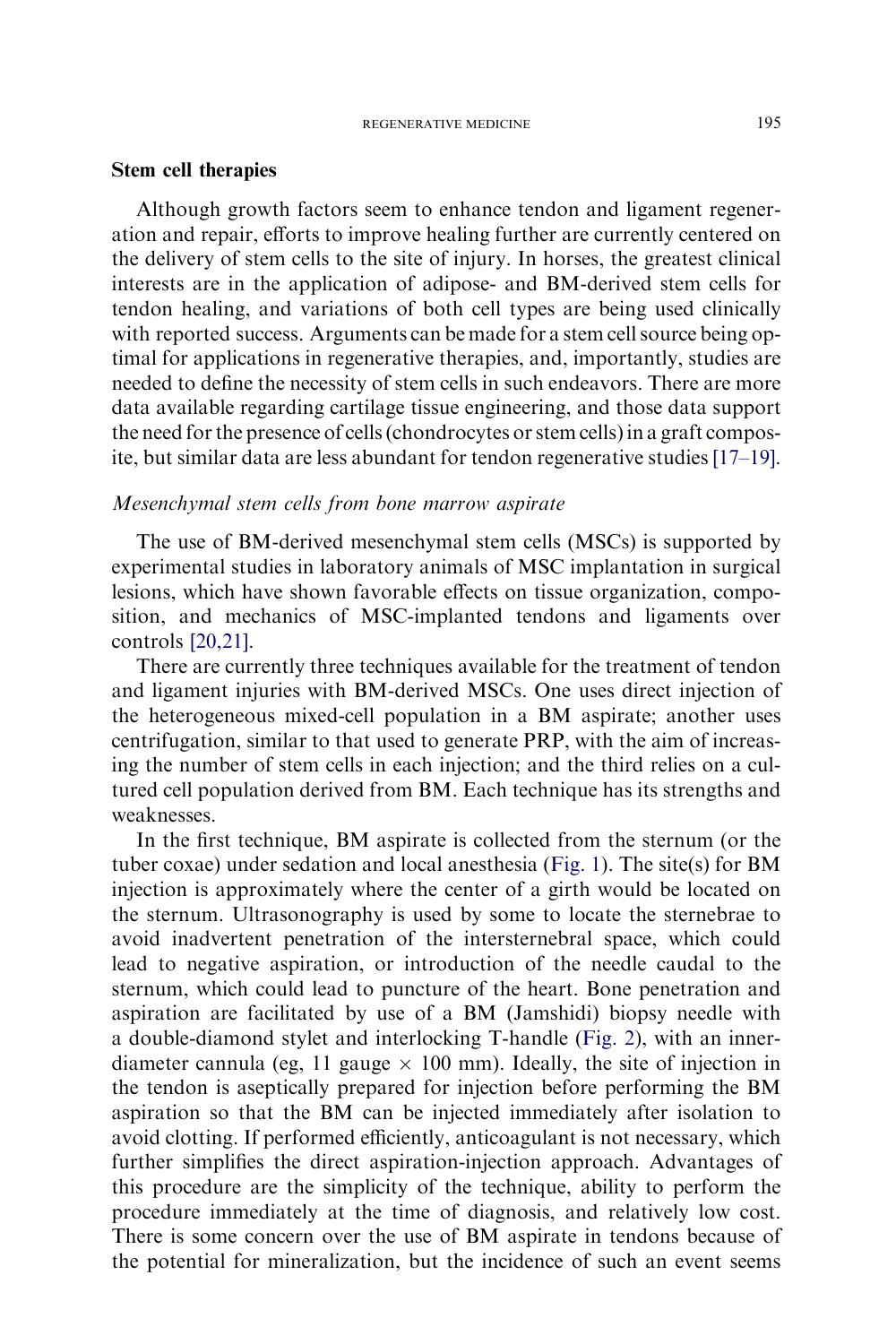<span id="page-5-0"></span>

Fig. 1. Site for BM aspiration from the sternum is approximately where the center of a girth would be located.

to be low. The primary disadvantage is the small number of stem cells that are contained in raw BM aspirates. In human beings and cats, the number of stem cells in raw BM is reportedly 0.001% to 0.01% of the mononuclear cell population [\[22,23\].](#page-9-0)

The second type of procedure using BM-derived MSCs can also be used at the time of diagnosis and is generally targeted toward increasing the concentration of MSCs for direct injection. In this procedure, 60 mL of BM aspirate is collected into syringes containing heparin (1 mL of 500 U/mL heparin) to prevent coagulation. The BM aspirate is then subjected to centrifugation in a HarvestTechII (Harvest Technologies, Plymouth, Massachusetts) machine for 14 minutes to concentrate mononuclear cell



Fig. 2. Jamshidi BM biopsy needle with interlocking handle  $(A)$  and a double-diamond point stylet  $(B)$  are shown.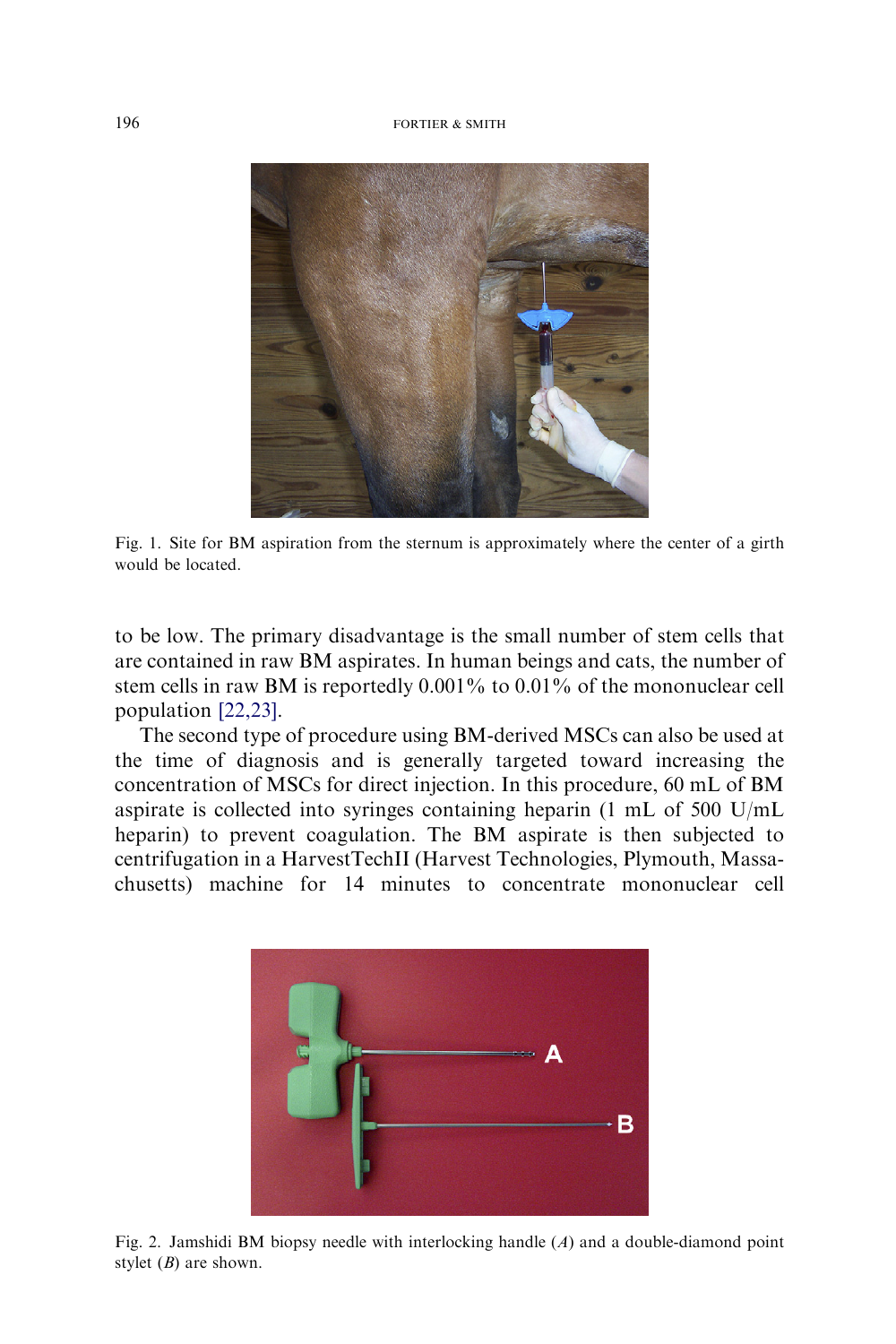populations, including MSCs [\[24\].](#page-9-0) Using a range of six to eight cell surface markers, this procedure seems to generate a 12-fold concentrate of putative MSCs [\[24\]](#page-9-0). BM aspirate concentrate has all the advantages of PRP and BM aspirates, including their autogenous nature and ability to be performed at the time of diagnosis, and it contains all three components for optimal tendon and ligament regeneration: scaffold, growth factors [\[14,15\],](#page-9-0) and stem cells. BM aspirate concentrate is presently being evaluated in vitro and in vivo to determine its effects on suspensory ligament regeneration.

Finally, BM-derived MSCs can be used after expansion of the nucleated adherent cell population (containing the MSCs) in the laboratory. A 2- to 3-week culture period is then needed to expand the selected cells until more than  $10 \times 10^6$  cells are available for implantation under standing sedation into the tendon core lesion using ultrasound guidance. The cells are suspended in BM supernatant for implantation so that no ''foreign'' material is implanted and to gain potential beneficial effects of the rich growth factors present in the supernatant [\[14,15\]](#page-9-0). The advantages of this technique are that a more ''pure'' and possibly greater number of stem cells are implanted, but the disadvantages are the delay between BM aspiration and implantation and the increased cost.

More than 500 horses have been treated with this technique. At the most recent evaluation of clinical outcome (September 2006; Table 1), 168 racehorses had been treated and long-term  $(1$  year) follow-up was available for 82 horses. For National Hunt racehorses ( $n = 71$ ), the reinjury rate was 13% (including injuries to untreated contralateral limbs). When only those horses that had entered full training were included, the reinjury rate rose slightly to 18%. This compares favorably with previous analyses for the same category of horse (56% reinjury rate for National Hunt horses reported by Dyson [\[1\]\)](#page-8-0), although this analysis was more than 2 years rather

| Use                       | No. SDFTs<br>treated | <b>SDFT</b> treatment<br>with follow-up<br>for $>1$ year | Success rate<br>(no reinjury):<br>those horses<br>returned to<br>full training<br>for $>1$ year<br>in full work,<br>both limbs | Success rate<br>(no reinjury):<br>conventional<br>treatment, those<br>horses returned<br>to full training<br>for $>2$ years in<br>full work, both<br>$limbs$ [1] |
|---------------------------|----------------------|----------------------------------------------------------|--------------------------------------------------------------------------------------------------------------------------------|------------------------------------------------------------------------------------------------------------------------------------------------------------------|
| National<br>Hunt          | 145                  | 71                                                       | 82%                                                                                                                            | 44%                                                                                                                                                              |
| Flat                      | 23                   | 11                                                       | 50%                                                                                                                            | 34%                                                                                                                                                              |
| Total (all<br>racehorses) | 168                  | 82                                                       | 78%                                                                                                                            | 43%                                                                                                                                                              |

Table 1 Reinjury rates after BM-MSC treatment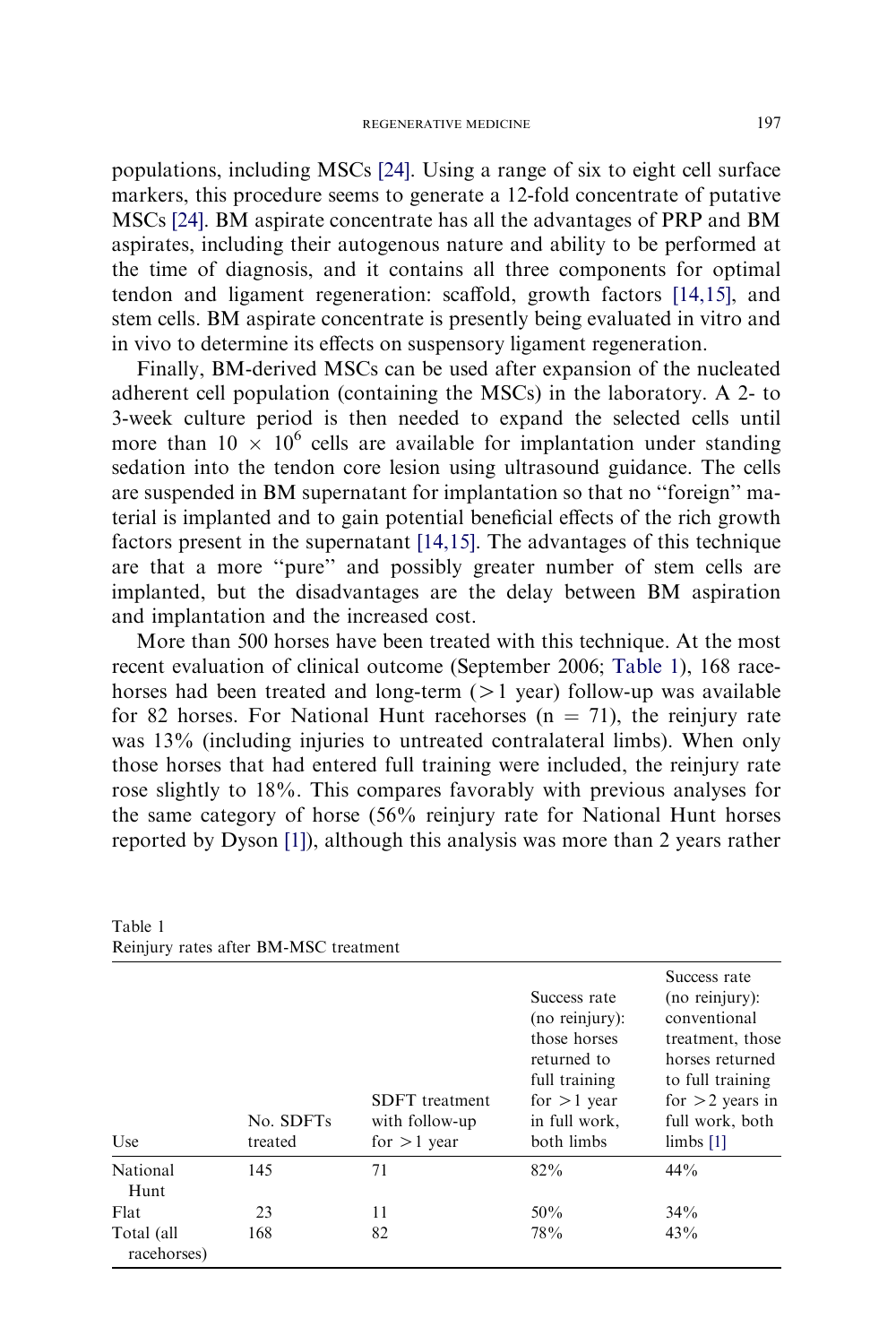than 1 year after a return to full work. Further follow-up of these treated horses after this period should allow direct comparison. In further support for this improvement in outcome, however, reinjury rates for sports horses (all disciplines combined;  $n = 24$  with more than 1 year of follow-up) was improved by a similar degree (13% compared with 23%–43% reported for different sports horse disciplines by Dyson [\[1\]\)](#page-8-0).

When comparing those horses that did not reinjure themselves with those that did, there was a significantly longer interval between injury and implantation for the failures (83 days versus 44 days;  $P = .0035$ ). It is hypothesized that this was attributable to the later implanted horses having substantial fibrosis present within the healing tendon before implantation, which may have compromised the efficacy of the treatment. Earlier aspiration of BM, and hence implantation, is now recommended in an attempt to avoid this. The aim is to implant after the inflammatory phase but before fibrous tissue formation (practically, this means aspirating the BM ideally within 1 month of injury). The time of implantation may be further optimized by preinjury storage of cells or the use of umbilical cord cells recovered at the time of birth and stored for future use.

The MSC applications described thus far use autogenous cells. The use of allogenic grafts would avoid the culture interval; however, as yet, we do not have the necessary tools to select the optimal cell line, and there are also regulatory issues to be overcome. In laboratory animals and human beings, there was early evidence that MSCs were immunoprivileged; therefore, allogeneic grafts could be used [\[25\]](#page-10-0). More recently, it has been shown that MSCs induce memory T-cell and natural killer T-cell responses in immune-competent hosts [\[25\]](#page-10-0). Therefore, until further investigations are performed, allogeneic graft should not be used.

#### Adipose-derived mesenchymal stem cells

This technique is based on data suggesting that adipose-derived MSCs (A-MSCs) exhibited a similar degree of multipotentiality to BM-MSCs, although in many studies, they perform less well than BM-MSCs in differentiation assays [\[26,27\].](#page-10-0) The currently available technique uses a mixture of cells derived from the adipose tissue (taken surgically from the tail head) once the cells containing fat have been removed; there is no culture step. This has the advantage of supplying large numbers of cells (but with an undetermined number being MSCs) in a short period (48 hours). The cells are implanted under ultrasound guidance as outlined previously. No references regarding the clinical application of A-MSCs in equine tendonitis are presently available, although the results of a pilot study with two groups of four horses in which lesions were created in the SDFT with collagenase demonstrated significant improvement in histologic score in the A-MSC– treated tendons over phosphate-buffered saline–treated control tendons [\[28\].](#page-10-0)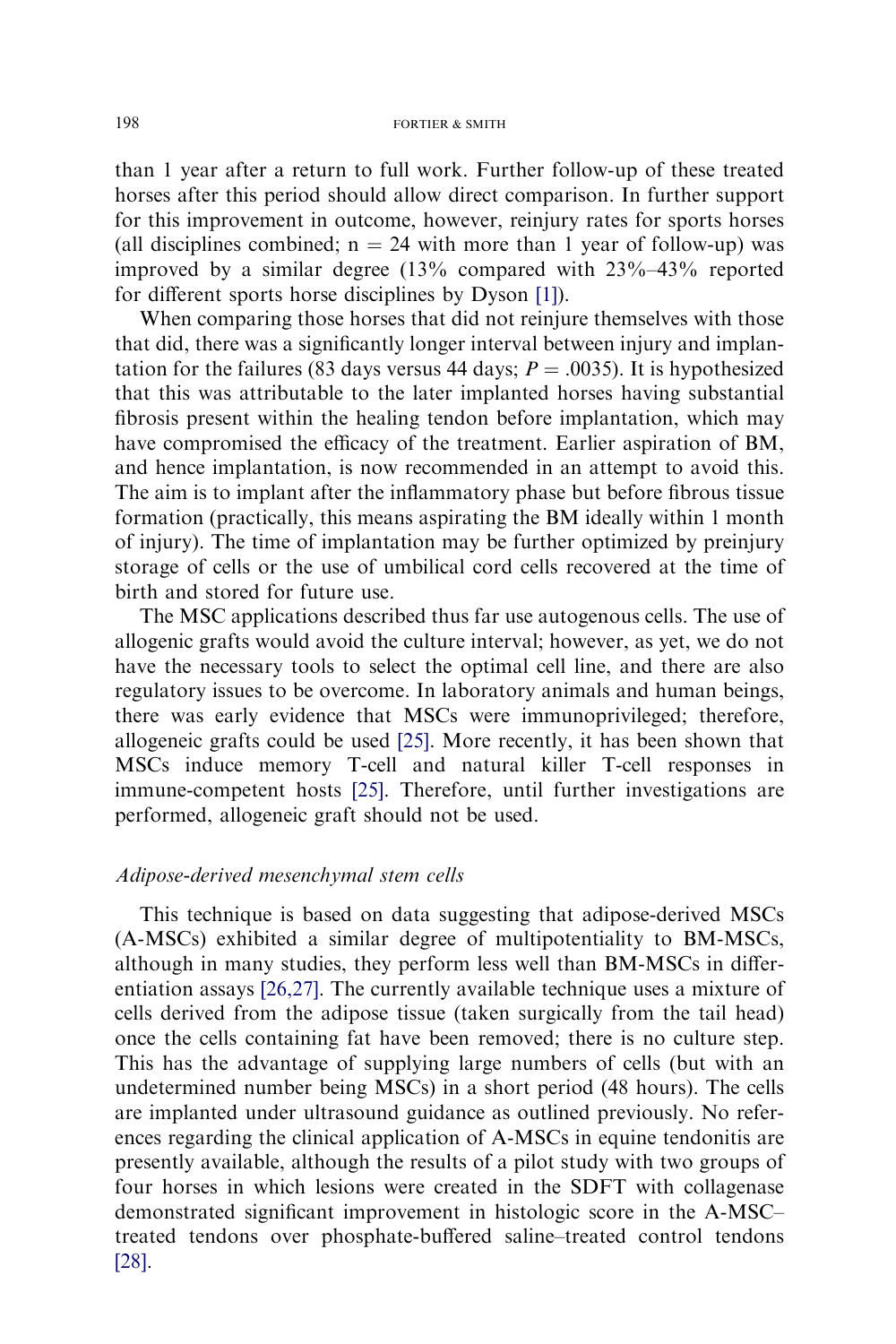# <span id="page-8-0"></span>Surgical manipulations: adjunctives to therapies for tendon and ligament regeneration

Tenoscopic desmotomy of the accessory ligament of the SDFT (proximal check ligament) should be considered for animals with SDFT lesions [\[29\].](#page-10-0) Transection of the check ligament lengthens the musculotendinous unit, which should help to compensate for the loss of elasticity associated with tendon scar formation, thereby diminishing the incidence of rebowing and relocating the point of maximal strain within the tendon. Some but not all studies have suggested an increased incidence of suspensory desmitis after proximal check ligament desmotomy [\[30,31\],](#page-10-0) which, although being supportive of the hypothesis behind this procedure, is not a concern in the authors'; experiences.

In such areas as the fetlock canal, carpal canal, and proximal suspensory ligament region and where tendon and ligament are anatomically confined by surrounding structures, and thus could be compressed, surgical release of the restricting fascia has been suggested. Compression of tendons and ligaments and associated neurovascular structures is typically attributable to chronic enlargement of the tendon or ligament within a confined space and not to actual enlargement of the surrounding fascial structures impinging on a tendon or ligament of normal anatomic dimensions. The regions most commonly affected are the deep digital flexor tendon within the fetlock canal, the musculotendinous junction of the SDFT within the carpal canal, and the origin of the suspensory ligament within the surrounding fascia. Release of the surrounding fascial structures is thought to enhance neurovascular supply and decrease abnormal mechanical compression to the affected region, thereby enhancing regeneration and diminishing vasogenic or neurogenic pain. The surgical techniques for tenoscopic carpal canal release [\[32\]](#page-10-0), metacarpophalangeal/metatarsophalangeal annular ligament transection [\[33\],](#page-10-0) and fasciotomy of the proximal suspensory ligament have been reported [\[34\].](#page-10-0) These surgical techniques should be considered as one part of a multitargeted approach to tendon and ligament regeneration, with careful attention also applied to medical therapy and a controlled rehabilitation exercise program.

Ultimately, side-by-side evaluation of the various biologic products presently available for tendon and ligament regeneration needs to be performed to provide an indication of the most appropriate treatment for tendon or ligamentous injury. In addition, an improved understanding of tendon and ligament development should guide development of future regenerative therapies aimed at recapitulating the development process during restoration of normal tendon and ligament molecular and mechanical properties.

# **References**

[1] Dyson SJ. Medical management of superficial digital flexor tendonitis: a comparative study in 219 horses (1992–2000). Equine Vet J 2004;36(5):415–9.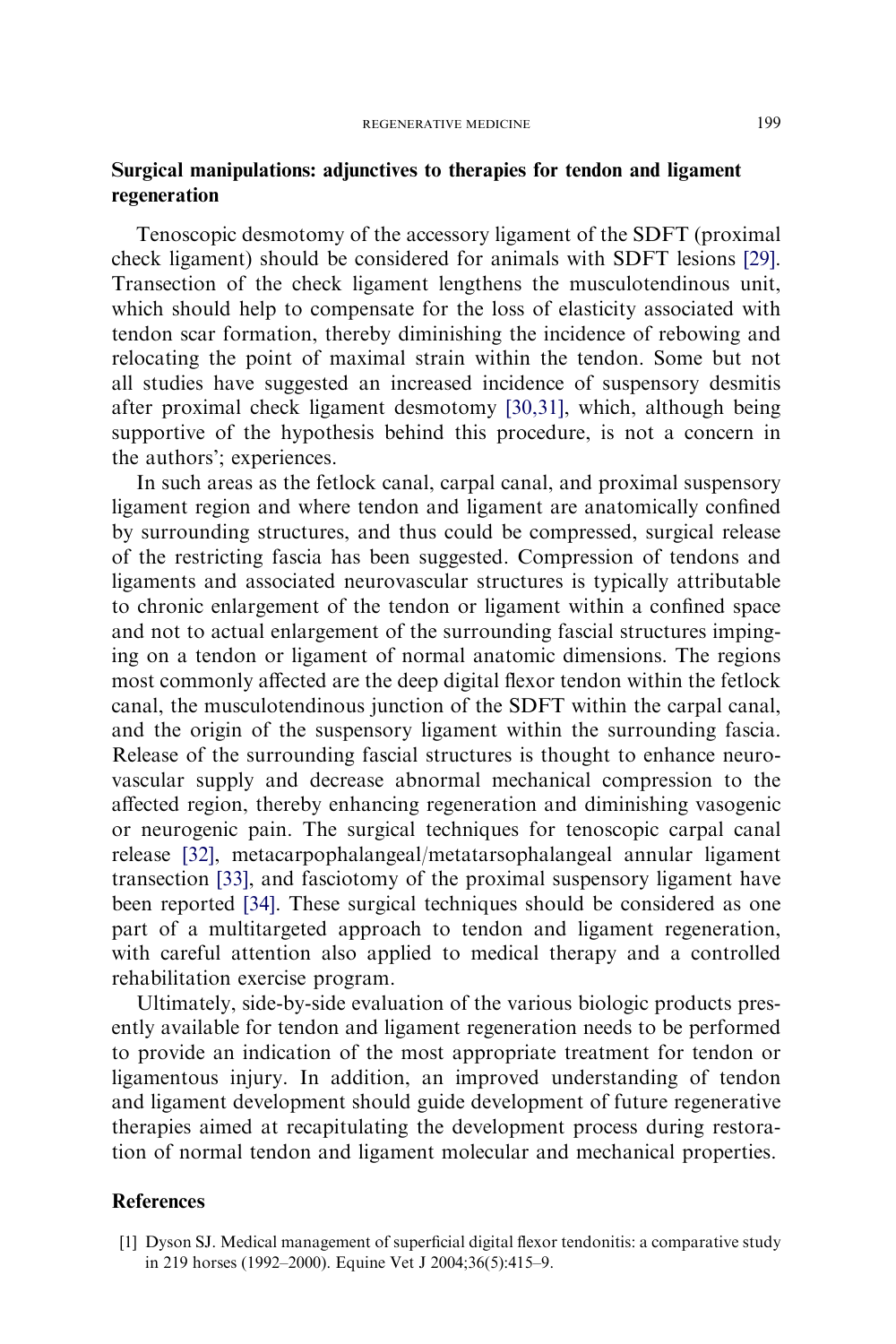#### <span id="page-9-0"></span>200 FORTIER & SMITH

- [2] Caplan AI. Embryonic development and the principles of tissue engineering. Novartis Found Symp 2003;249:17–25.
- [3] Mitchell RD. Treatment of tendon and ligament injuries with UBM powder. Proceedings of the Conference on Equine Sports Medicine and Science; 2006. p. 213–7.
- [4] Molloy T, Wang Y, Murrell G. The roles of growth factors in tendon and ligament healing. Sports Med 2003;33(5):381–94.
- [5] Yoneno K, Ohno S, Tanimoto K, et al. Multidifferentiation potential of mesenchymal stem cells in three-dimensional collagen gel cultures. J Biomed Mater Res A 2005;75:733–41.
- [6] Tang JB, Xu Y, Ding F, et al. Tendon healing in vitro: promotion of collagen gene expression by bFGF with NF-kappaB gene activation. J Hand Surg [Am] 2003;28(2):215–20.
- [7] Zhang F, Liu H, Stile F, et al. Effect of vascular endothelial growth factor on rat Achilles tendon healing. Plast Reconstr Surg 2003;112(6):1613–9.
- [8] Dahlgren LA, van der Meulen MC, Bertram JE, et al. Insulin-like growth factor-I improves cellular and molecular aspects of healing in a collagenase-induced model of flexor tendinitis. J Orthop Res 2002;20(5):910–9.
- [9] Kang HJ, Kang ES. Ideal concentration of growth factors in rabbit's flexor tendon culture. Yonsei Med J 1999;40(1):26–9.
- [10] Haupt JL, Nixon AJ. Gene enhanced mesenchymal stem cells for the treatment of tendonitis. Presented at the Trans 52nd Annual Meeting of the ORS. San Diego (CA), February 2007.
- [11] Bathe AP. Tendon and ligament engineering—experiences with TGF- $\beta$ . Proceedings of the First Word Orthopaedic Veterinary Congress; 2002. p. 46.
- [12] Britton A, Humphrys S, Woodward R. Intratendinous administration of Tendotrophin (IGF-I) injection following induced tendonitis leads to superior tendon healing. Proceedings of the Conference of lameness causes in sport horses; 2006. p. 153–7.
- [13] Witte TH, Yeager AE, Nydam DV, et al. Treatment of superficial digital flexor tendonitis in 39 Thoroughbred racehorses by intra-lesional IGF-I injection and desmotomy of the accessory ligament of the superficial digital flexor tendon. J Am Vet Med Assoc, in press.
- [14] Schnabel LV, Mohammed HO, Miller BJ, et al. Platelet rich plasma (PRP) enhances anabolic gene expression patterns in flexor digitorum superficialis tendons. J Orthop Res 2007;25(2):230–40.
- [15] Smith JJ, Ross MW, Smith RK. Anabolic effects of acellular bone marrow, platelet rich plasma, and serum on equine suspensory ligament fibroblasts in vitro. Vet Comp Orthop Traumatol 2006;19(1):43–7.
- [16] Schnabel LV, Fortier LA. Platelet rich plasma (PRP) enhances anabolic gene expression patterns in equine superficial digital flexor tendons, but not suspensory ligaments, in vitro. Presented at the Trans 2007 ACVS Symposium. Washington DC, October 2006.
- [17] Caplan AI. Review: mesenchymal stem cells: cell-based reconstructive therapy in orthopedics. Tissue Eng 2005;11(7–8):1198–211.
- [18] Cohen S, Leshanski L, Itskovitz-Eldor J. Tissue engineering using human embryonic stem cells. Methods Enzymol 2006;420:303–15.
- [19] Oreffo RO, Cooper C, Mason C, et al. Mesenchymal stem cells: lineage, plasticity, and skeletal therapeutic potential. Stem Cell Rev 2005;1(2):169–78.
- [20] Young RG, Butler DL, Weber W, et al. Use of mesenchymal stem cells in a collagen matrix for Achilles tendon repair. J Orthop Res 1998;16(4):406–13.
- [21] Awad HA, Butler DL, Boivin GP, et al. Autologous mesenchymal stem cell-mediated repair of tendon. Tissue Eng 1999;5(3):267–77.
- [22] Pittenger MF, Mackay AM, Beck SC, et al. Multilineage potential of adult human mesenchymal stem cells. Science 1999;284:143–7.
- [23] Martin DR, Cox NR, Hathcock TL, et al. Isolation and characterization of multipotential mesenchymal stem cells from feline bone marrow. Exp Hematol 2002;30(8):879–86.
- [24] Radcliffe CH, Fortier LA. Development of a patient-side construct for cartilage regeneration using mesenchymal stem cells and platelet rich plasma composite grafts generated through